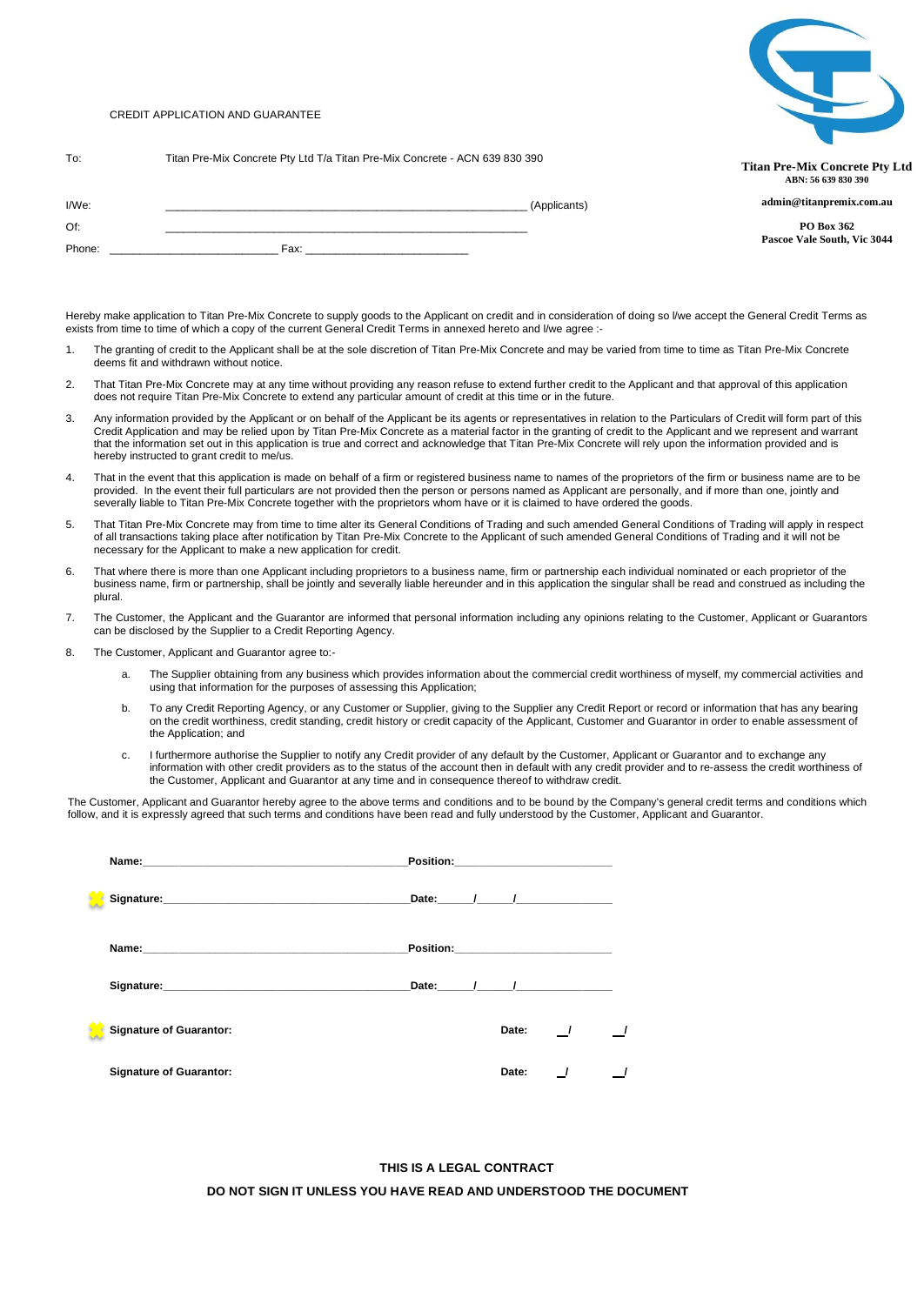## **General Credit Terms**

- 1. **Payment:** The customer must pay for all Products supplied by Titan Pre-Mix Concrete prior to delivery or within any credit period granted in writing by Titan Pre-Mix Concrete.
- 2. **Interest:** Titan Pre-Mix Concrete is entitled to charge the Customer interest on amounts not paid within the specified credit period at a rate equivalent to the reference rate charged by Titan Pre-Mix Concrete principal bankers, from invoice date until payment of the debt.
- 3. **GST:** Each amount payable by the Customer under these Terms in respect of a Taxable Supply by Titan Pre-Mix Concrete is a GST exclusive amount and on receipt of a tax invoice the Customer must, in addition to that amount and at the same time, pay the GST payable in respect of that supply, "Taxable Supply" and "GST" have the meanings set out in the A New Tax System (Goods and Services) Act 1999.
- 4. **Withdrawal of Variation of Credit:** Titan Pre-Mix Concrete may at any time, without the need to provide a reason, vary or withdraw any credit granted to the Customer.
- 5. **Property: (a)** Property in the Products shall not pass until the Customer has paid all monies owing to Titan Pre-Mix Concrete in full. Risk in the products passes to the Customer at the time of delivery**. (b)** Until payment of all monies owed by the Customer to Titan Pre-Mix Concrete, the Customer holds the Products as fiduciary bailee and agent for Titan Pre-Mix Concrete and must keep the Products physically separate from all other goods of the Customer, and clearly identified as owned by Titan Pre-Mix Concrete. **(c)** If an Event of Default occurs, then without prejudice to Titan Pre-Mix Concrete's other rights, Titan Pre-Mix Concrete may without notice to the Customer enter any premises occupied by the Customer or any other place where the Products may be and recover possession of them. If the Customer sells any of the Products while money is owed to Titan Pre-Mix Concrete, the Customer must keep the proceeds of the sale in a separate account and not mix them with any other funds. **(d)** If the Customer uses the Products in some manufacturing or construction process of its own or of some third party, then the Customer shall hold such part of the proceeds of such manufacturing or construction process as related to such Products in trust for Titan Pre-Mix Concrete. Such part shall be deemed to equal in dollar terms the amount owing by the Customer to Titan Pre-Mix Concrete and at the time of payment of such proceeds the Customers obligation to pay the amount owed for such Products will be discharged. **(e)** If the Products are resold, or goods using the Products are manufactured and resold by the Customer, the Customer holds all of the book debts owed in respect of such sales and proceeds of such sales in trust for Titan Pre-Mix Concrete. Such part of the book debts and proceeds shall be deemed to equal in dollar terms the amount owed by the Customer to Titan Pre-Mix Concrete at the time of the receipt of such book debts.
- 6. **Charge over Customers Property:** As security for payment to Titan Pre-Mix Concrete of all monies payable by the Customer, the Customer charges in favour of Titan Pre-Mix Concrete all of the Customers interests in freehold and leasehold property both current and later acquired. The Customer irrevocably appoints each officer as its attorney to do all things necessary to create and register each such charge.
- 7. **Suspension or Ceasing of Supply: (a)** Titan Pre-Mix Concrete may in its complete discretion and without incurring any liability to the Customer, cease or suspend supply of Products to the Customer or amend these Terms. **(b)** Without limiting clause 7 (a), if an Event of Default occurs, Titan Pre-Mix Concrete may, without prejudice to its other rights, call up monies owed to it by the Customer, retain all monies paid on account, or ceases further deliveries and recover from the Customer all loss of profits arising there from, and/or take immediate possession of any Products not paid for.
- 8. **Liability of Titan Pre-Mix Concrete:** Titan Pre-Mix Concrete will not be liable for any loss or damage whatsoever suffered by the Customer as a result of any act, omission or statement made by Titan Pre-Mix Concrete , its employees, contractors or agents whether negligent or not, except that nothing in these Terms limits any liability imposed by any statute unless or to the extent this it is lawful to do so.
- 9. **Certification:** A statement signed by an Officer certifying the amount of any monies payable by the Customer or identifying any Products as "unpaid for" is, in the absence of manifest error, conclusive and binding on the Customer.
- 10. **Notification of Change of Details:** The Customer will notify Titan Pre-Mix Concrete of any change in its structure or management, including any change of director, shareholder or any change in partnership or trusteeship within 7 days of the date of change.
- 11. **Effect of Other Terms:** These Terms are in no way affected by any other express or implied terms contained in any terms of sale issued in relation to the sale of the Products. No terms of the Customer apply to any agreement between the Customer and Titan Pre-Mix Concrete.
- 12. **Expenses:** The Customer must pay to Titan Pre-Mix Concrete any costs, charges and expenses (including all stamp duty and legal fees) incurred by Titan Pre-Mix Concrete in connection with the entry into these Terms, the exercise or attempted exercise of any power, right or remedy under these Terms and the failure of the Customer to comply with these Terms.
- 13. **Trusts:** These Terms bind the Customer both personally and as trustee of any trusts of which the Customer is trustee.
- 14. Severance: Each clause and sub clause of these Terms is separate and independent. If any clause or sub clause is found to be invalid or ineffective, the other clauses or sub clauses or parts will not be adversely affected.
- 15. **Application of Laws:** The parties submit to the non-exclusive jurisdiction of the State in which these Terms are received by Titan Pre-Mix Concrete and the law applying in that State is the proper law governing these Terms.
- 16. **Definitions:** In these Terms unless the context requires otherwise: **(a) "Customer"** means each and every person or corporations to whom Titan Pre-Mix Concrete supplies Products; **(b) "Event of Default"** means any of the following events; (i) the Customer fails to pay for the Products; (ii) the Customer is in breach of these Terms; (iii) if the Customer is a company: an order is made or a resolution is effectively passed for winding up of the Customer; the Customer<br>resolved to appoint a receiver or provisional liquidator or an goes into liquidation or makes an assignment or an arrangement or composition with its creditors; the Customer stops payment or is deemed unable to pay its debts within the meaning of the Corporations Act 2001; if the Customer is a natural person, an order is made for the Customer's bankruptcy, or the Customer dies or becomes mentally or physically incapable of managing his or her affairs or an order is applied for or made to place the assets and affairs of the Customer under manager and authorised representative of Titan Pre-Mix Concrete; **(d) "Products"** means all goods supplied to Titan Pre-Mix Concrete to the Customer; **(e) "Terms"** means these General Credit Terms.

**I/We agree to be bound by the General Credit Terms set out above and by the terms set out in this application and warrant that the information given by me/us in this application is true and accurate.**

|                         | Date: $\frac{1}{\sqrt{2}}$ $\frac{1}{\sqrt{2}}$ $\frac{1}{\sqrt{2}}$ $\frac{1}{\sqrt{2}}$ $\frac{1}{\sqrt{2}}$ $\frac{1}{\sqrt{2}}$ $\frac{1}{\sqrt{2}}$ $\frac{1}{\sqrt{2}}$ $\frac{1}{\sqrt{2}}$ $\frac{1}{\sqrt{2}}$ $\frac{1}{\sqrt{2}}$ $\frac{1}{\sqrt{2}}$ $\frac{1}{\sqrt{2}}$ $\frac{1}{\sqrt{2}}$ $\frac{1}{\sqrt{2}}$ $\frac{1}{\sqrt{2}}$ $\frac{1}{\$ |
|-------------------------|--------------------------------------------------------------------------------------------------------------------------------------------------------------------------------------------------------------------------------------------------------------------------------------------------------------------------------------------------------------------|
|                         |                                                                                                                                                                                                                                                                                                                                                                    |
|                         | (Signed for and on behalf of the Customer)                                                                                                                                                                                                                                                                                                                         |
|                         |                                                                                                                                                                                                                                                                                                                                                                    |
|                         | Witness Signature: Witness Signature:                                                                                                                                                                                                                                                                                                                              |
| <b>Witness Address:</b> |                                                                                                                                                                                                                                                                                                                                                                    |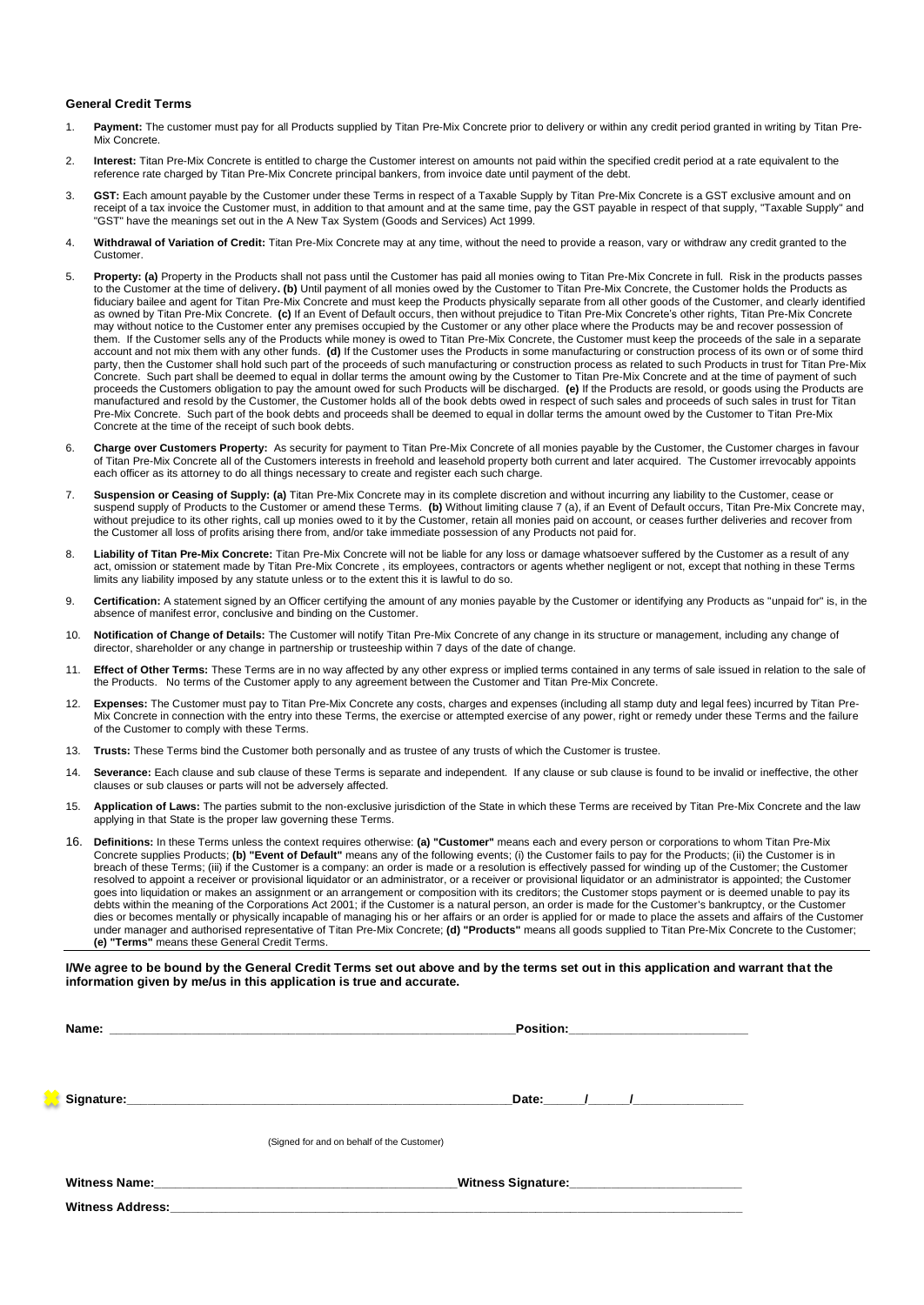**Information Provided for Credit Application by the Applicant to:**

|     | TITAN PRE-MIX CONCRETE (TITAN PRE-MIX CONCRETE PTY LTD)<br>ABN: 56 639 830 390                                                                                                                                                                 |
|-----|------------------------------------------------------------------------------------------------------------------------------------------------------------------------------------------------------------------------------------------------|
|     | Private Co (Pty Ltd)<br>I/We are Sole Trader<br>In Partnership<br>$\Box$<br>Public Co (Ltd)                                                                                                                                                    |
| 1.  |                                                                                                                                                                                                                                                |
| 2.  |                                                                                                                                                                                                                                                |
| 3.  |                                                                                                                                                                                                                                                |
| 4.  |                                                                                                                                                                                                                                                |
|     | Company ABN                                                                                                                                                                                                                                    |
|     |                                                                                                                                                                                                                                                |
| 5.  | Date of Registration_____/____/____Reg. No.___________Paid Capital \$________________________________                                                                                                                                          |
| 6.  |                                                                                                                                                                                                                                                |
| 7.  | Bank <b>Branch</b> Branch <b>Communist Example 2006</b> and Branch <b>Communist Communist Communist Communist Communist Communist Communist Communist Communist Communist Communist Communist Communist Communist Communist Communist Comm</b> |
| 8.  | Value of Plant \$____________Value of Stock \$_____________Any Encumbrances?_________________________                                                                                                                                          |
| 9.  | Are Premises Owned or Leased?_______________If Leased, from whom?___________________________________                                                                                                                                           |
| 10. | If Owned, any mortgage and to whom?                                                                                                                                                                                                            |
| 11. | Motor Vehicles: Make and Model <b>Example 20 You be a set of the COVID-200</b> Reg. No.                                                                                                                                                        |
| 12. |                                                                                                                                                                                                                                                |
|     | Estimated Monthly Requirements \$                                                                                                                                                                                                              |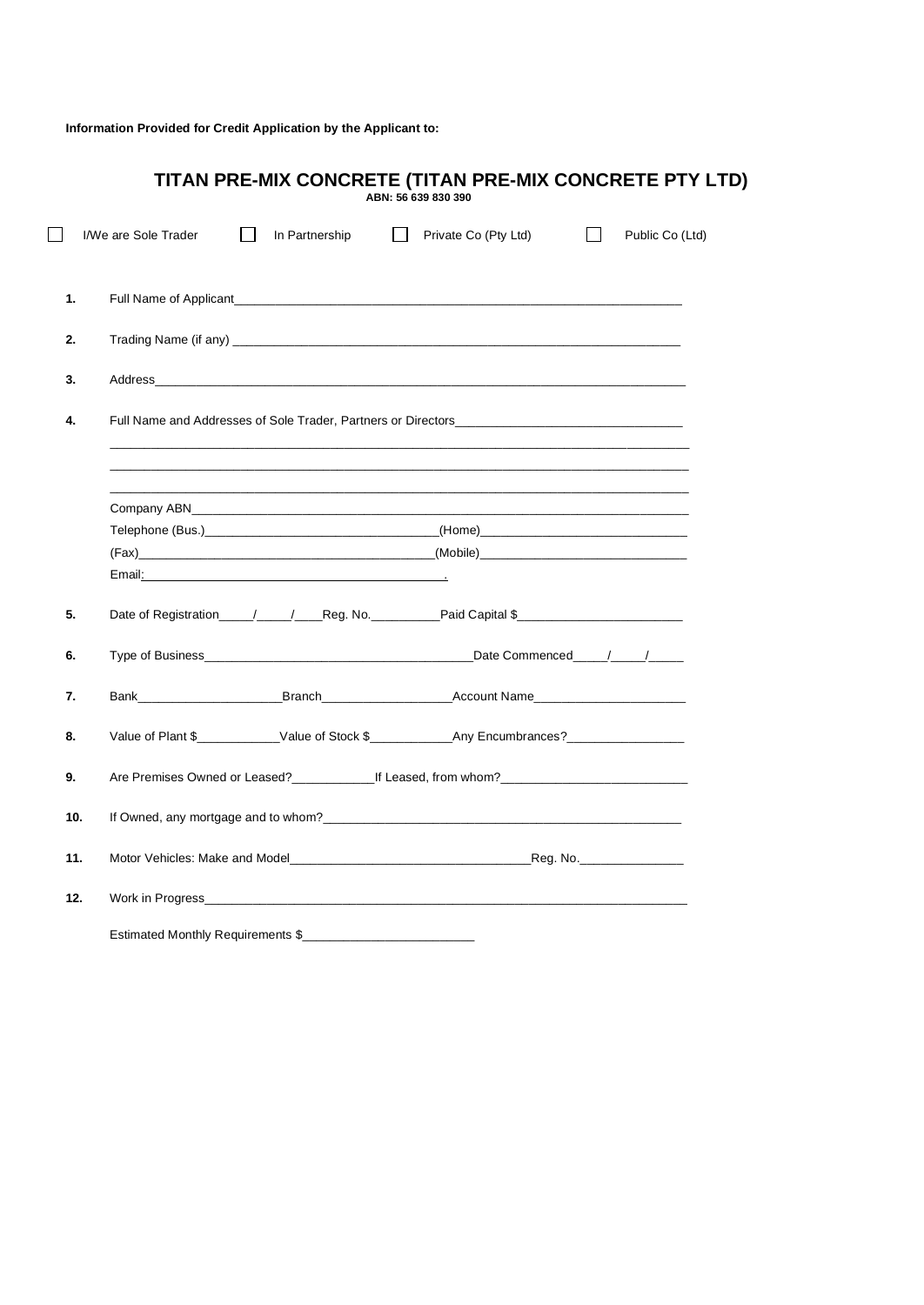|                                                            | _Phone_____________________                                                                                                                                                                                                                                                                          |
|------------------------------------------------------------|------------------------------------------------------------------------------------------------------------------------------------------------------------------------------------------------------------------------------------------------------------------------------------------------------|
|                                                            |                                                                                                                                                                                                                                                                                                      |
|                                                            | Phone___________________                                                                                                                                                                                                                                                                             |
|                                                            | $\mathbf{c}$ , and the contract of the contract of the contract of the contract of the contract of the contract of the contract of the contract of the contract of the contract of the contract of the contract of the contract o<br><u> 1980 - Johann Harrison, martin al-Amerikaansk filozof (</u> |
|                                                            | Phone___________________                                                                                                                                                                                                                                                                             |
|                                                            |                                                                                                                                                                                                                                                                                                      |
|                                                            | _Phone_____________________<br><u> 2000 - Andreas Andrews Andrews Andrews Andrews Andrews Andrews Andrews Andrews Andrews Andrews Andrews Andrew</u>                                                                                                                                                 |
|                                                            |                                                                                                                                                                                                                                                                                                      |
|                                                            |                                                                                                                                                                                                                                                                                                      |
| <u> 1999 - Johann John Stone, mensk politik fotograf (</u> |                                                                                                                                                                                                                                                                                                      |
| <b>Signature of Applicant</b>                              | <b>Signature of Applicant</b>                                                                                                                                                                                                                                                                        |
|                                                            |                                                                                                                                                                                                                                                                                                      |
|                                                            |                                                                                                                                                                                                                                                                                                      |
| <b>Print Name of Applicant</b>                             | <b>Print Name of Applicant</b>                                                                                                                                                                                                                                                                       |
|                                                            |                                                                                                                                                                                                                                                                                                      |
|                                                            |                                                                                                                                                                                                                                                                                                      |
| <b>Witness</b>                                             | Witness                                                                                                                                                                                                                                                                                              |

## **Guarantee**

To: Titan Pre-Mix Concrete Pty Ltd (Titan Pre-Mix Concrete) ACN 639 830 390

**Date Date**

In consideration of Titan Pre-Mix Concrete agreeing to give credit to \_\_\_\_\_\_\_\_\_\_\_\_\_\_\_\_\_\_\_\_\_\_\_\_\_\_\_\_\_\_\_\_\_\_\_\_\_\_\_Pty Ltd (the Applicant), I/We and in the case of more than one guarantor we jointly and each of us severally do hereby guarantee to Titan Pre-Mix Concrete due payment by the Applicant of all monies which may<br>from time to time by payable to Titan Pre-Mix Concrete on any a interest on monies due and payable to Titan Pre-Mix Concrete and all legal and other costs and expenses involved in recovering or attempting to recover any money from the Applicant. This guarantee shall be a continuing guarantee and shall not be effected by any time or other indulgence granted by Titan Pre-Mix Concrete to me/us or the Applicant and shall be enforceable immediately and without demand upon default by the Applicant in paying any monies as aforesaid on the due date<br>payment thereof. This guarantee shall be in addition to any oth or entity and shall be enforceable notwithstanding that no action has been taken against the Applicant prior to the commencement of any proceeding pursuant to this guarantee and shall not be effected by the death, bankruptcy or liquidation of the Applicant. The attached terms form part of this guarantee which l/we acknowledge having read and understood prior to the signing here of this guarantee.

| <b>Signature of Guarantor</b>  | <b>Signature of Guarantor</b>  |
|--------------------------------|--------------------------------|
| <b>Print Name of Guarantor</b> | <b>Print Name of Guarantor</b> |
| <b>Address of Guarantor</b>    | <b>Address of Guarantor</b>    |
| Witness                        | Witness                        |
| Date                           | Date                           |